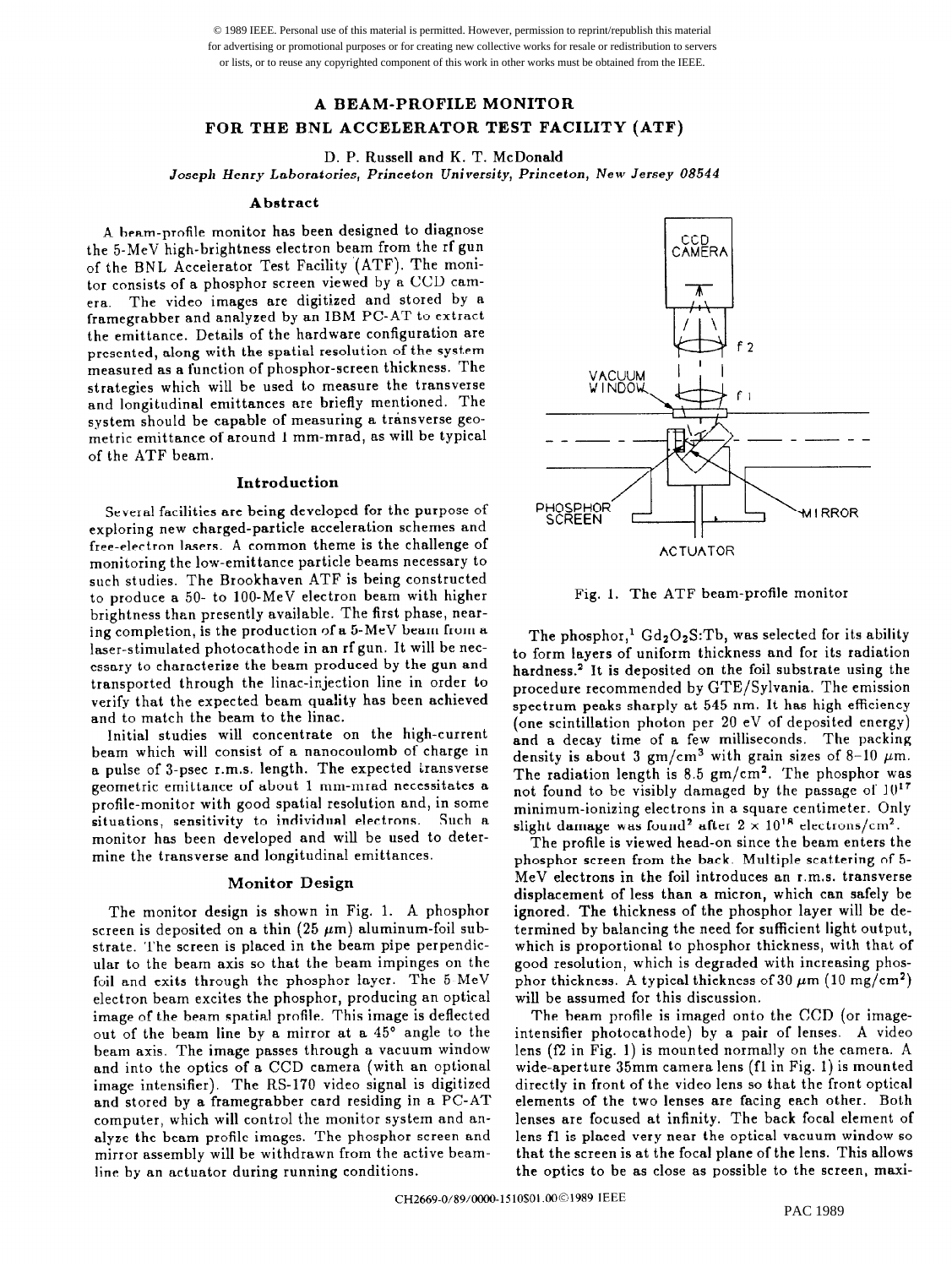mizing light collection. The image magnification is given by the ratio of the focal lengths of the two lenses, f2/fl. The lenses used at a particular diagnostic station will depend on the average beam parameters at that point.

The camera<sup>3</sup> is a SONY unit (using the CCD chip ICX018CL) which has been modified so that an image can be collected for a variable number of video frame cycles, controlled by an IBM PC. The video amplifier has also been redesigned to reduce readout noise to just under 1 ADC count out of a range of 255. The camera is found to have good linearity.

The image intensifier<sup>4</sup> will be used when the beam intensity is low, as will be the case at the longitudinal emittance monitor. It has a gain of lO,OOO-50,000, offering sensitivity to individual electrons, but with a resolution limited to about 50  $\mu$ m FWHM.

The framegrabber<sup>5</sup> has two 512  $\times$  512  $\times$  8 bit video memories and uses a flash ADC to digitize a video frame. It plugs into the IBM PC.

We now give an estimate of light output. In a  $30$ - $\mu$ m layer of phosphor, a 5-MeV electron loses 17 keV, releasing an average of 850 photons. The 35mm camera lens (fl) which was used in the laboratory measurements and which will be used in some ATF profile-monitor configurations is a Nikkor f/1.4 35mm (focal length). This lens collects about 3% of the light emitted isotropically from the focal plane, and about 25% of the collected light is attenuated by reflection losses in the two lenses and optical window. (The apertures of the lenses are of similar sizes so that there is little vignetting of the collected light by the video lens.) This leaves about 18 photons incident on the CCD, which has a quantum efficiency of around 20% (the silicon has an efficiency of about 40%, and half the area of the CCD is obscured by the interline transferbusses). The phosphor is spectrally well-matched to the peak response of the CCD. So about 4 charges are liberated in the CCD per beam electron. The framegrabber requires approximately 1000 charges in a pixel to register one ADC count, corresponding to 250 beam electrons.

A beam of  $10^{10}$  electrons in an area of one square millimeter corresponds to about  $2 \times 10^6$  electrons per pixel (assuming 1:l magnification). This would be the equivalent of 8000 ADC counts in each pixel. Since the framegrabber has a range of 255 counts, the lens would have to be stopped down to f/8 to avoid saturation. The ATF monitor will include the ability to remotely change the f-stop of the 35mm lens.

If the beam is attenuated by a factor of  $10<sup>4</sup>$ , as will be the case in the longitudinal emittance measurement, the image intensifier will be needed. It has an S20-ER photocathode, which has a peak efficiency of 10%. The spectral matching factor between the phosphor and photocathode is 0.95. The total gain, including the photocathode response, is a maximum of 50,000. A photon which liberates a photoelectron results in up to 500,000 photons incident on the CCD, which detects 100,000 of them. The resulting 100 ADC counts are clearly detectable above the camera readout noise, so the intensified camera does have singlephoton sensiiivity. The 18 photons per beam electron incident on the photocathode yield about 4 photoelectrons or 400 ADC counts, so individual beam electrons can be detected. This has been confirmed by laboratory measurements as described below.

# Emittance Measurement

The methods of measuring the transverse and longitudinal emittances which will be implemented at the ATF have been described elsewhere.<sup>6</sup> A brief overview follows.

The ATF injection line is shown in Fig. 2. A photocath-<br>ode in an rf cavity is driven by a NdYag laser. It produces ode in an ri cavity is driven by a Nd I ag laser. It produce 5-MeV electrons in nanocoulomb bunches of r.m.s. duration 3 psec. The defocusing rf force at the gun exit causes the electrons to exit with a large angular divergence, so it is necessary to focus the beam as soon as possible. This is done by the quadrupole triplet Q1-Q2-Q3. The 90° bend at dipole Dl results in momentum dispersion between the two dipoles, and dipole D2 reverses this dispersion before the beam is injected into the linac. A slit between D1 and D2 selects the beam momentum and momentum spread. The triplet Q6-Q7-Q8 focuses the beam as needed for diagnosis or injection into the linac.



### Fig. 2. The ATF injection line

The 5-MeV beam will be monitored at two stations placed between dipole D2 and the linac entrance. The transverse emittance will be measured in this region using one of two methods. The first is to take the beam's profile under several different transport conditions. The conditions are varied either by allowing the beam to drift different distances (requiring several monitors) or by changing the focus on one monitor by altering the strength of an upstream quadrupole magnet. The second method is the so-called 'pepper-pot' technique in which a selection screen, which collimates the beam into smaller individual beamlets, is placed upstream of a profile monitor. The transverse geometric emittance can be found from the resulting profile of a single beam pulse. The first method requires at least three beam profiles obtained during separate pulses.

If the second dipole magnet is turned off, the beam passes into the 'z-line,' in which the longitudinal emittance is measured. This is accomplished in a single pulse using a profile monitor in conjunction with an rf 'kicker' cavity, which gives the ele-trons a vertical deflection that